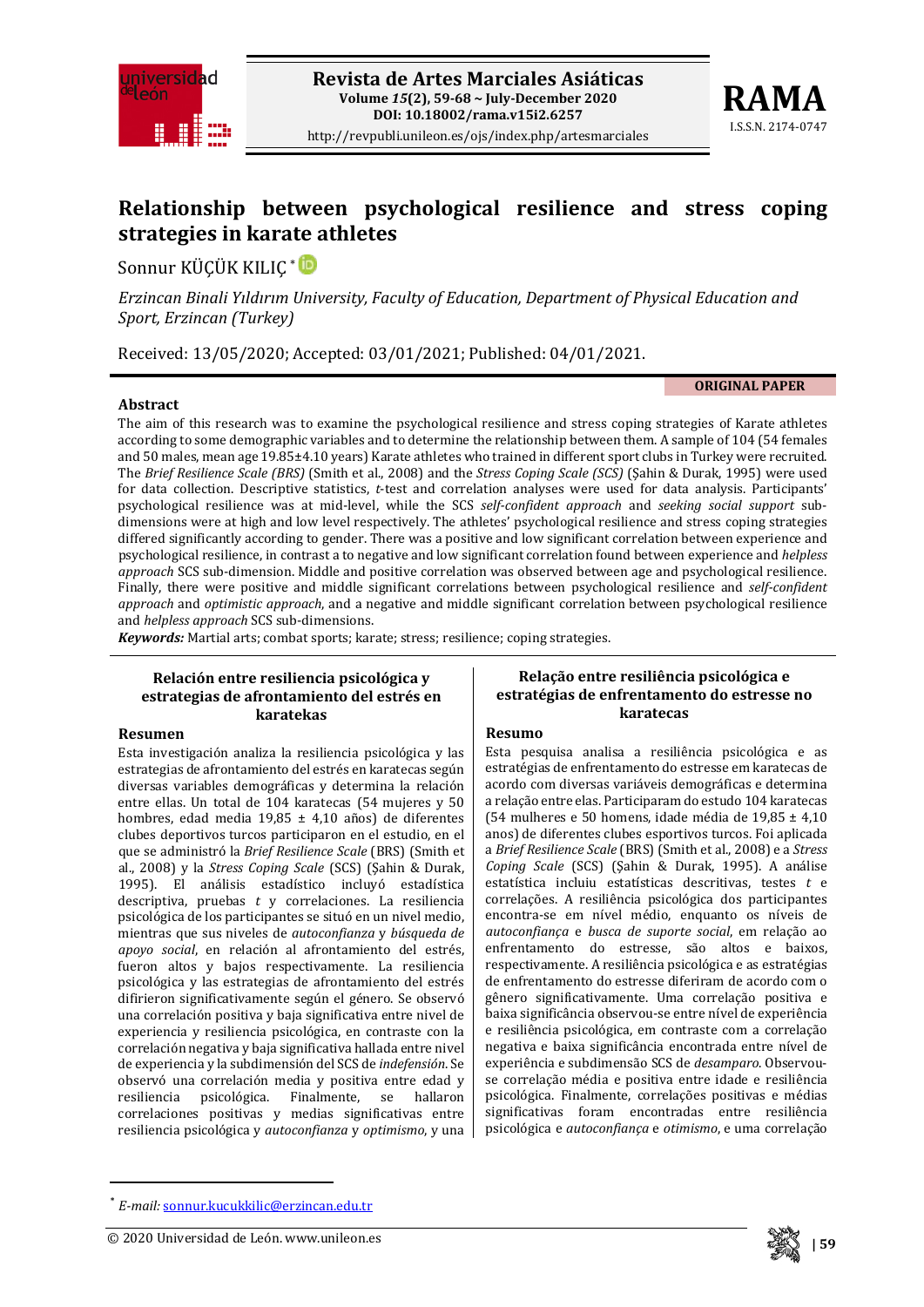| Küçük Kiliç, S.                                                                                                                                            |                                                                                                                                             |  |  |  |
|------------------------------------------------------------------------------------------------------------------------------------------------------------|---------------------------------------------------------------------------------------------------------------------------------------------|--|--|--|
| correlación negativa y media significativa entre resiliencia<br>psicológica e indefensión.<br><b>Palabras clave:</b> Artes marciales; deportes de combate; | negativa e média significativa entre resiliência psicológica<br>e desamparo.<br><b>Palavras-chave:</b> Artes marciais; esportes de combate; |  |  |  |
| kárate; estrés; resiliencia; estrategias de afrontamiento.                                                                                                 | karatê; estresse; resiliência; estratégias de enfrentamento.                                                                                |  |  |  |

## **1. Introduction**

The concept of *psychological resilience*, which includes individuals' capacity to cope with difficulties in their daily life and the ability to recover themselves after difficult experiences (Jin & Wang, 2018), has been increasingly addressed in the fields of psychology (Karaırmak, 2006), education (Aydın, Öncü, Akbulut & Küçük Kılıç, 2019; Çetin, 2019), work (Terte & Stephens, 2014) and sport (Erim & Küçük, 2017; Galli & Gonzalez, 2014; García, Vallerino, & Montero, 2014; Greco, Cataldi & Fischetti, 2019; Ortega et al., 2017; Ramirez-Granizo et al., 2020; Ruiz-Barquín, García Remis & Gutiérrez García, 2018; Ruiz-Barquín, Plura Maldonado & Gutiérrez García, 2019; Ruiz, de la Vega, Poveda, Rosado, & Serpa, 2012; Ruiz-Barquín, del Campo Vecino, & de la Vega Marcos, 2015; Ruiz-Barquín, Robles, García & Gutiérrez-García, 2018; Sarkar, 2017; Şahin & Güçlü; 2018). Especially in the studies in the psychology literature in recent years, positive perspectives that investigate and reveal the strengths of individuals rather than their weaknesses have become dominant (Karaırmak, 2006). In this context, the concept of psychological resilience is also associated with positive psychology and it is defined as the positive psychological capacity that the individual has to recover from uncertainty, conflict, failure and increased responsibility (Luthans, 2002). Psychological resilience is also defined as the rapid recovery of the individual after a negative event (Bonanno, Brewin, Kaniasty, &La Greca, 2010), or that the individual remains psychologically healthy and stable despite being exposed to a negative event (Bonanno, 2004). On the other hand, it can be defined as the individual's self-recovery ability against difficult life conditions (Garmezy, 1991) and factors that reduce the negative effects of stress on the individual and support the adaptation of the individual (Jacelon, 1997).

Psychological resilience has become an important concept in terms of sports psychology (Solomon, 2015) and studies on psychological resilience of athletes have started to increase in recent years (Bingöl & Bayansalduz, 2016; Çutuk, Beyleroğlu, Hazar, Akkuş Çutuk & Bezci, 2017; Fletcher & Sarkar, 2012; Galli & Gonzalez, 2015; Galli & Vealey, 2008; Hosseini & Besharat, 2010; Johnson, 2015). In this context, it has been thought that not only physical capacity can be sufficient for an athlethe succeed in sport, but also high psychological resilience is needed (Şahin & Güçlü as cited in Küçük et al., 2015). Similarly, it is stated that an effective performance including the technical, tactical, conditional and psychological preparation of the athlete is required for succeeding in sports and, for this reason, the athletes prepare psychologically as well as physically before competition (Özdemir, 2019). Research shows that athletes with high psychological resilience have lower anxiety levels compared to those with low resilience (Martin-Krumm, Sarrazin, Petersonc & Famose, 2003), they use strategies to face and solve problems rather than avoid them (Belem et al., 2015; Yi, Smith & Vitaliano, 2005) and have higher self-concept and self-esteem (Mummery, Schofield & Perry, 2004). It is also stated that psychological resilience plays an important role in dealing with and relieving stress, which is accepted as a determinant of success in sports (Codonhato, Vissoci, Junior, Mizoguchi & Fiorese, 2018). On the other hand, it is thought that resilience is a factor that positively interferes in the athletes' stress/recovery processes. Thus, resilience can be considered one of the essential characteristics for athletes to deal and overcome demands of competitive sport (Codonhato et al., 2018). Psychological resilience is frequently mentioned in studies to determine the reactions of individuals to stress (Moran & Eckenrode, 1992; Rew, Taylor-Seehafer, Thomas & Yockey, 2001; Tugade & Frederickson, 2004), and the effect of psychological factors in the context of stress process is generally conceptualized as psychological resilience (Fletcher & Sarkar, 2013). In this context, it is stated that athletes under stress should especially recognize their stress and choose and use coping strategies that will enable them to effectively cope with stress (Dugdale, Eklund & Gordon, 2002). Coping with stress is a concept frequently used in sports in recent years (Arsan & Koruç, 2009), defined as behavioral and cognitive efforts to overcome the difficulties and needs in the world of the individual and to keep him under control (Lazarus & Folkman, 1984). It is stated that the positive effect of sports, especially in the physiological and psychological sense, positively affects their ability to cope with stress (Yeltepe, 2007). In this context, studies have shown that people who exercise

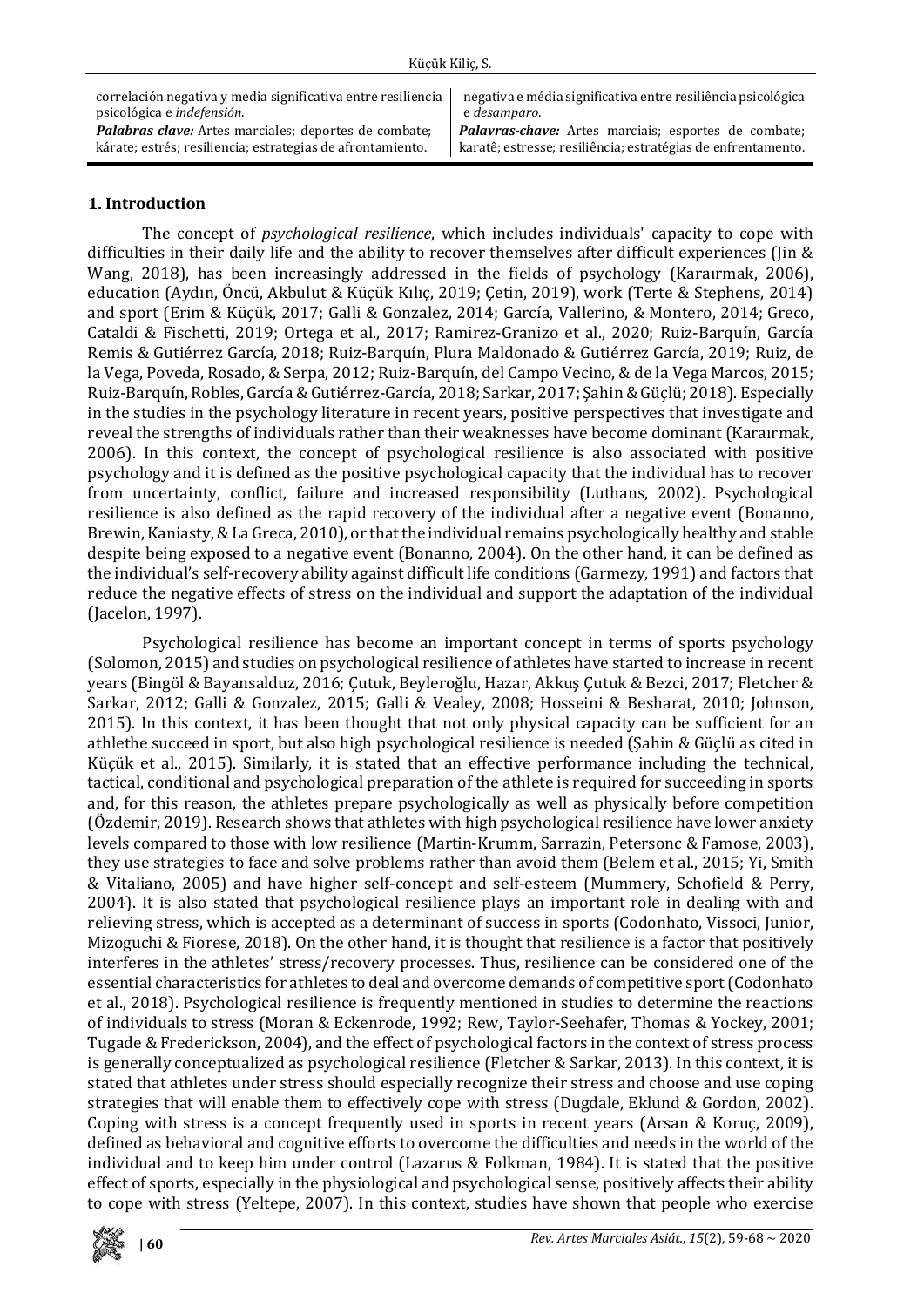regularly have low levels of depression and anxiety, have higher ability to cope with stress (Scully, Kremer, Meade, Graham & Dudgeon, 1998; Hassmen, Koivula & Uutela, 2000) and higher resilience (Greco, Fischetti, Cataldi & Latino, 2019; Johnson, 2015).

As a result of the literature review, despite the importance of psychological resilience and stress coping strategies in sport, few studies have examined these variables in athletes (Akman, 2019; Alıncak & Abakay, 2015; Arsan & Koruç, 2009; Arslan, 2016; Campen & Roberts, 2001; Codonhato et al., 2018; Erim & Küçük, 2017; Fletcher & Sarkar, 2012; Fountain, 2017; Hammermeister & Burton, 2004; Hosseini & Besharat, 2010; Karademir & Açak, 2019; Özdemir, 2019; Sarkar & Fletcher, 2014; Secades et al., 2016; Şahin & Güçlü, 2018; Tazegül, 2015; Yoo, 2001). Moreover, there has been little research on the martial arts (Greco, Fischetti, Cataldi & Latino, 2019; Litwic-Kaminska, 2013; Özdevecioğlu & Yalçın, 2010; Radochonski, Cynarski, Perenc & Siorek-Maslanka, 2011; Üstün, Gümüşgül, Demirel & Göral, 2014), especially about Karate (Boghrabadi, Arabameri & Sheikh, 2015; Turgut, 2016). In this context, it is thought that knowing psychological resilience and stress coping strategies will contribute to increase performance and fill an important gap in the literature. The performances of athletes may differ across competitions under the pressure of heavy training and anxiety for success. In order to minimize these performance fluctuations, deal with sport-specific challenges and eventually succeed, the athlete must increase its levels of psychological endurance (Sheard, 2013). And beside this, it is stated that psychological resilience has a relevant role in coping with stress and the athletes' recovery, highlighting its importance in the understanding of these variables (Codonhato et al., 2018). From this point of view, the aim of this research was to examine the psychological resilience and stress coping strategies of Karate athletes according to some variables and to determine the relationship between them. For this purpose, answers to the following questions were sought.

- 1. What are the levels of coping and psychological resilience of the participants?
- 2. Do the participants' coping with stress and resilience differ significantly by gender?
- 3. Are there significant relationships between the participants' experience in practicing sports and their coping with stress and psychological resilience?
- 4. Are there significant relationships between the participants' age and their coping with stress and psychological resilience?
- 5. Is there a significant relationship between the participants' age and their coping with stress and psychological resilience?

# **2. Methods**

This was an empirical, quantitative, cross-sectional, descriptive study of populations through survey research (Montero & León 2007).

# *2.1. Participants*

A total of 104 (54 women, 50 men) Karate athletes, selected by easy sampling method in Turkey, 2019, participated in this study. Their average age was 19.85±4.10 years-old and their mean experience in doing sports was 6.51±4.56 years. Up to 92 participants were licensed athletes, while 12 of them were not. In addition, 15 participants stated that they were national-level athletes. It was considered that the experience and the belt level usually develop in parallel, so no differentiation was made according to belt rank.

# *2.2. Data collection tools*

*Socio-demographic questionnaire:* A simple socio-demographic questionnaire was used. It consisted of questions about the participants' gender, age, status of being a licensed athlete, experience and being a national athlete.

*Brief Resilience Scale (BRS):* The BRS developed by Smith et al. (2008) and adapted to Turkish by Doğan (2015) was used to measure the participants' psychological resilience levels. Although there are different scales developed on the subject in the literature, the BRS was selected as it is

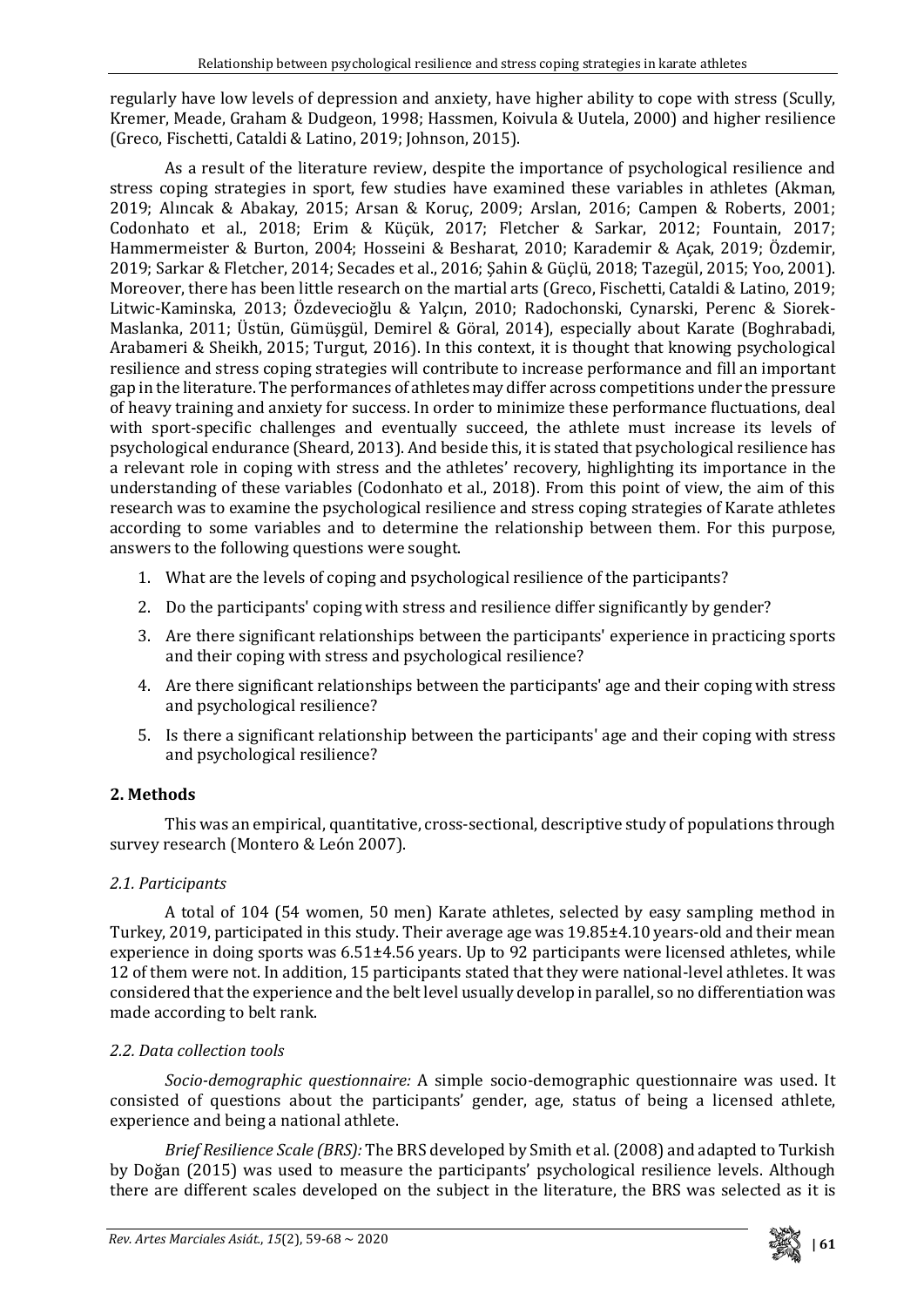widely used, it it composed of few items and is an up-to-date tool. The scale, which is a self-report measurement tool, has a single sub-dimension structure consisting of six items, and is scored in a 5 point Likert scale. Items 2, 4 and 6 in the scale are coded in reverse. The lowest score that can be obtained from the scale is 6 and the highest score is 30. Higher scores indicate higher psychological resilience, while lower scores indicate lower psychological resilience. The Cronbach Alpha internal consistency coefficient of the scale calculated on the data collected within the evaluated research was 0.76.

*Coping Style Scale (SCS):* The *Ways of Coping Inventory* questionaire, developed by Folkman and Lazarus (1980) and adapted to Turkish as *Stress Coping Scale* by Şahin and Durak (1995), was used to measure the way athletes coped with stress. This scale was used because it has been widely used and fitted well to our study purposes. The scale consists of 30 items and 5 sub-dimensions: *selfconfident approach* (7 items), *optimistic approach* (5 items), *helpless approach* (8 items), *submissive approach* (6 items) and *seeking social support* (4 items). It is scored in a 4-point Likert scale. The Cronbach Alpha internal consistency coefficients of the scale calculated on the data collected within the evaluated research were 0.82 for the *self-confident approach*, 0.63 for the *optimistic approach*, 0.74 for the *helpless approach*, 0.62 for the *submissive approach* and 0.62 for the *seeking of social support* sub-dimensions. According to Özdamar (2002), these were acceptable (between 0.60≤α<0.70) or medium (0.61<α<0.80) reliability levels.

## *2.4. Procedure*

The principle of volunteering was taken as a basis for participation. All participants were informed verbally and in writing about the study purposes and procedures, and also that they could quit the study at any time. Once informed content was obtained the questionnaires were administered in a single session for each participant or group. They were also informed that parental consent form was not taken, for those participants under 18 years-old, because of using of noninvasive methods, keeping participant information confidential and not using methods such as voice/image recording or interview. The full procedure was developed with the knowledge of the club coaches and the Turkish Karate Federation.

# *2.5. Statistical analysis*

The statistical analyses were carried out with SPSS 21 program. Descriptive statistics (frequency, mean, standard deviation), *t*-test and Pearson's correlation tests were used. Skewness and kurtosis values were examined in deciding whether the data satisfied or not the prerequisites for conducting parametric test. The normality coefficient value was taken as |1| in this study (Büyüköztürk, 2012). Cronbach Alpha internal consistency coefficients were also calculated to determine the reliability of the scales. The significance level was set at  $p < 0.05$ .

# **3. Results**

Participants' mean score for BRS was  $3.50 \pm 0.71$ . The scores for SCS subdimensions showed that the *self-confident approach* sub-dimension had the highest mean (3.36), while the *seeking for social support* sub-dimension had the lowest (2.05). The skewness and kurtosis values showed that the data were distributed within the area of normalcy (Table 1).

|                                 | М         | SD        | <b>Skewness Kurtosis</b> |         | Min  | Max       |
|---------------------------------|-----------|-----------|--------------------------|---------|------|-----------|
| <b>BRS</b>                      | 3.50      | 0.71      | 0.05                     | 0.45    | 1.17 | 5.00      |
| Self-confident approach         | 3.36 0.41 |           | $-0.11$                  | $-0.11$ | 2.14 | 4.00      |
| Optimistic approach             | 3.10      | 0.45      | $-0.18$                  | 0.42    | 1.80 | 4.00      |
| Helpless approach               |           | 2.65 0.53 | $-0.31$                  | 0.24    |      | 1.00 3.88 |
| Submissive approach             | 2.92      | 0.49      | $-0.24$                  | 0.13    | 1.33 | 4.00      |
| Seeking for social support 2.05 |           | 0.55      | 0.46                     | 0.81    | 1.00 | 4.00      |

**Table 1.** Descriptive Statistics for the BRS and SCS.

Results from the *t*-tests indicated that males scored significantly higher than females in the BRS and the *self-confident approach* and *optimistic approach* SCS sub-dimensions (Table 2).

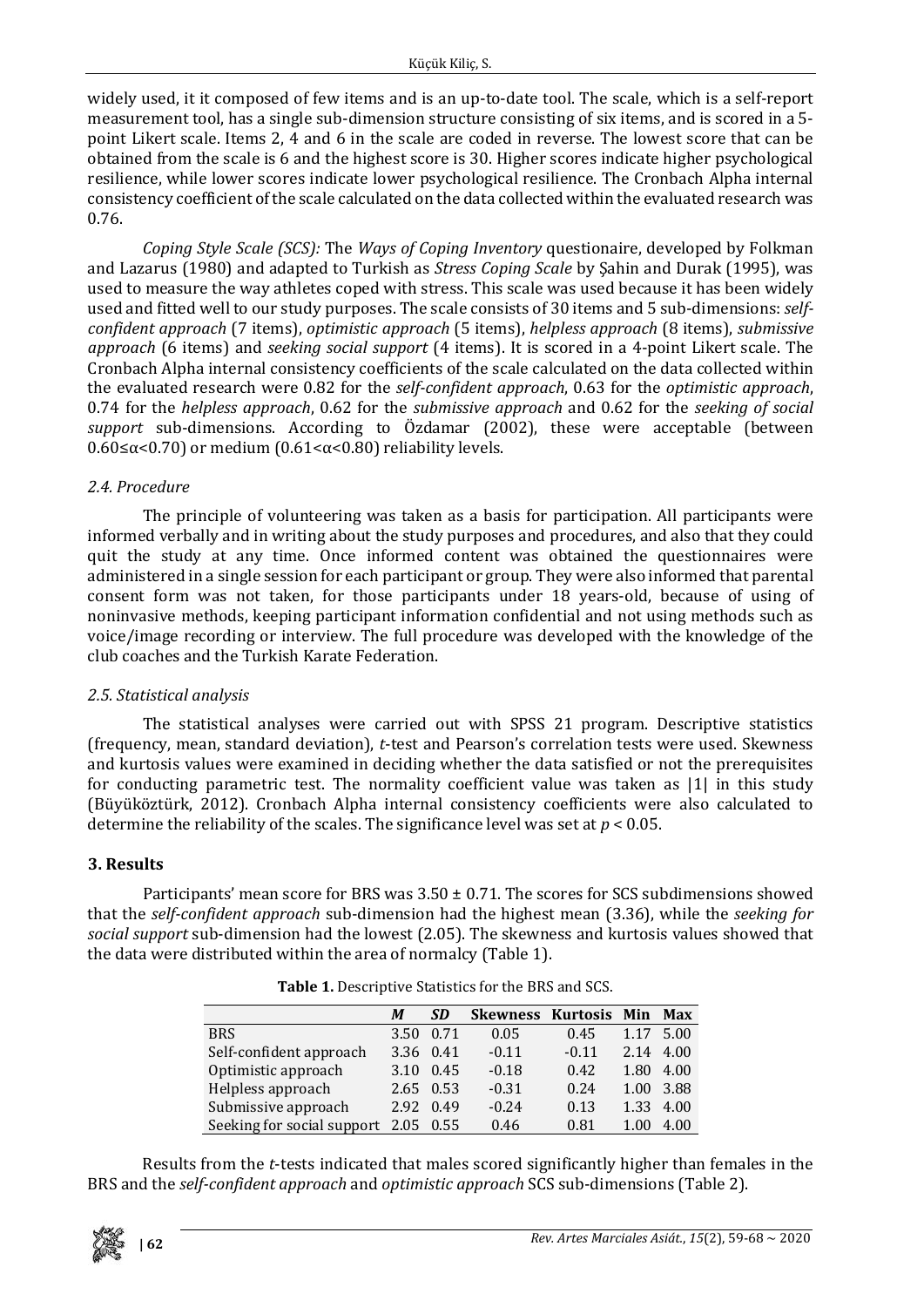|                               | Female $(n=54)$ |           | Male $(n=50)$ |           |      |            |
|-------------------------------|-----------------|-----------|---------------|-----------|------|------------|
|                               | M               | <b>SD</b> | М             | <b>SD</b> | t.   |            |
| <b>BRS</b>                    | 3.32            | 0.73      | 3.70          | 0.65      | 2.74 | $0.007**$  |
| Self-confident approach       | 3.27            | 0.36      | 3.46          | 0.43      | 2.47 | $0.015*$   |
| Optimistic approach           | 2.95            | 0.40      | 3.25          | 0.44      | 3.60 | $0.000***$ |
| Helpless approach             | 2.70            | 0.51      | 2.60          | 0.55      | 0.97 | 0.336      |
| Submissive approach           | 2.98            | 0.44      | 2.86          | 0.54      | 1.16 | 0.247      |
| Seeking for social support    | 2.07            | 0.59      | 2.03          | 0.50      | 0.37 | 0.715      |
| *p<0.05; **p<0.01; ***p<0.001 |                 |           |               |           |      |            |

**Table 2.** Results of *t*-test according to gender.

A positive, low significant correlation was found between experience and psychological resilience, while there was a negative, low significant correlation between experience and *helpless approach* SCS sub-dimension. There was a positive and middle significant correlation between age and psychological resilience (Table 3).

**Table 3.** Correlations between experience and age with BRS and SCS.

|                                    |         | <b>Experience</b> | Age     |           |  |
|------------------------------------|---------|-------------------|---------|-----------|--|
|                                    | r       |                   | r       |           |  |
| <b>BRS</b>                         | 0.20    | $0.042*$          | 0.31    | $0.002**$ |  |
| Self-confident approach            | 0.15    | 0.119             | 0.19    | 0.054     |  |
| Optimistic approach                | 0.07    | 0.510             | 0.16    | 0.112     |  |
| Helpless approach                  | $-0.22$ | $0.025*$          | $-0.09$ | 0.367     |  |
| Submissive approach                | $-0.11$ | 0.271             | $-0.17$ | 0.080     |  |
| Seeking for social support         | $-0.05$ | 0.640             | $-0.02$ | 0.846     |  |
| $n=104$ ; * $p<0.05$ ; ** $p<0.01$ |         |                   |         |           |  |

Correlation between BRS and SCS sub-dimension scores are presented in Table 4. There were positive, middle significant correlations between psychological resilience and *self-confident approach*, *optimistic approach* and a negative, middle significant correlation with *helpless approach*.

| <b>Table 4.</b> Correlations between BRS and SCS. |
|---------------------------------------------------|
|---------------------------------------------------|

|                            | r         |            |
|----------------------------|-----------|------------|
| Self-confident approach    | $0.33**$  | $0.001***$ |
| Optimistic approach        | $0.35**$  | $0.001***$ |
| Helpless approach          | $-0.48**$ | $0.001***$ |
| Submissive approach        | 0.11      | 0.281      |
| Seeking for social support | $-0.15$   | 0.119      |
| $n=104$ ; *** $p<0.001$    |           |            |

### **4. Discussion**

The findings obtained from this study, which was carried out to examine the psychological resilience and stress coping strategies of Karate athletes according to some variables and to determine the relationship between them, are discussed and interpreted in the light of the literature in this section.

First, it can be said that the scores of the participants were relatively at a middle level. Güvendi, Türksoy, Güçlü and Konter (2018) determined that professional wrestlers' mental endurance levels were high. Koçak, Atlı Özbaş and Gürhan (2017) found that the level of psychological resilience of physical education and sports students participating in inter-university football competitions was at middle level. In Özdemir's (2019) study on elite athletes, it was determined that the level of psychological resilience of the participants was at middle level too. On the other hand, it was determined that the participants mostly used self-confidence strategies to cope with stress, while the lowest was searching for social support strategies. In the study conducted by Ruiz-Barquín et al. (2018) in order to define the psychological profile of competitive mixed martial arts athletes, it was found that the psychological resilience levels of the participants were very high. In another study conducted by Ruiz-Barquín et al. (2018) on judo competitors, it was found that the psychological resilience levels of the participants were high. In another study conducted on judo

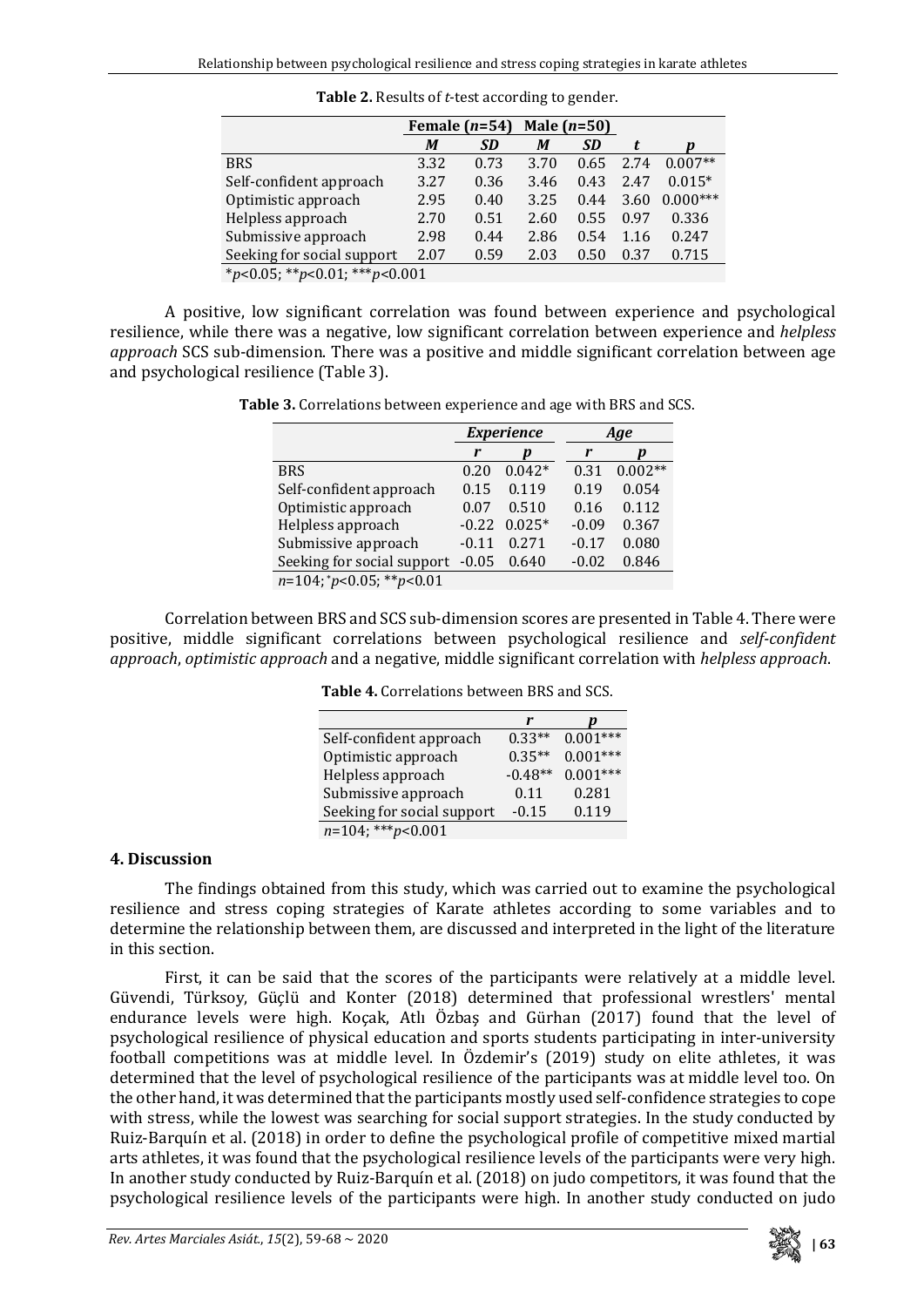competitors, 38% of the participants showed high psychological resilience (García et al., 2014). This difference between the results is thought to be due to the characteristics of the samples. Further studies could overcome the limitations of this study by including performance level or similar variables.

According to our results, the perception of psychological resilience of male participants was higher than the female participants. Codonhato et al. (2018) also found differences in resilience between males and females. Some studies found that male participants' perception of psychological resilience was higher than for females (Fountain, 2017; Karademir & Açak, 2019; Ortega et al., 2017; Özdemir, 2019; Ramirez-Granizo et al., 2020). In the studies conducted by Bingöl and Bayansalduz (2016) and Hosseini and Besharat (2010), it was found that psychological resilience does not differ by gender. On the other hand, according to the results obtained on our study, male participants' strategies for coping with stress were higher than those of females. Similarly, in some studies male participants were found to have high levels of coping with stress (Akman, 2019; Alıncak & Abakay, 2015). Çutuk et al. (2017), Turgut (2016) and Üstün et al. (2014), on the contrary, determined that female participants had high levels of coping with stress. In the study conducted by Arsan and Koruç (2009), it was determined that gender was and effective variable regarding strategies to cope with stress, and male and female participants used different ways to cope with stress. The differences between women's and men's emotional structure and roles in social life may have an impact on this finding.

The results obtained from this study showed that there was a positive and low-level relationship between experience and the perception of psychological resilience. Güvendi et al. (2018) found that wrestlers with less years of sport experience had higher mental endurance levels, while Yarayan, Yıldız and Gülşen (2018) concluded that athletes with more years of sport experience had higher mental endurance. Regarding coping with stress, and according to our results, as experience increases, the sub-dimension scores of *helpless approach* decreases. In the study conducted by Çutuk et al. (2017), no relationship was found between experience and psychological resilience. In the study conducted by Akman (2019), it was determined that, as sports experience increased, the use of strategies to deal with stress increased too. Due to the complex nature of the sport realm, athletes constantly face many physically and psychologically stressful situations. In this context, individuals who exercise for a longer period of time may gain more competition experience and face more such stressful situations. This can be thought to have made positive contributions for them to psychologically cope with stress.

We found a positive and middle significant relationship between age and psychological resilience. Similarly, in the study conducted by Karademir and Açak (2019), it was determined that age was effective on psychological resilience and the psychological resilience levels of those who were older were higher. On the other hand, Yarayan et al. (2018) concluded that older particpants had higher levels of mental endurance. Contrary to these findings, studies by Fountain (2017) and Şahin and Güçlü (2018) did not find a relationship between age and psychological resilience. In addition, the study conducted by Çutuk et al. (2017) found that psychological resilience decreased according to age. Another finding obtained from our study is that there were no relationship between age and strategies to cope with stress. Similarly, there was no significant relationship between age and stress coping strategies in Alıncak and Abakay's (2015) study. In the study conducted by Turgut (2016), it was determined that the use of strategies to deal with stress increases with increasing age. This finding can be interpreted as the increase in life experience with the increase of age, as well as the strategies developed by people to overcome the difficulties they encounter, both increase their psychological resilience and allow them to cope more easily with stress.

A positive relationship was found between psychological resilience and style of coping with stress, specifically for the *self-confidence approach* and *optimism approach* sub-dimensions. Also, a negative correlation was found between psychological resilience and *helpless approach* subdimension. In the same line, Litwic-Kaminska (2013) found a positive relationship between participants' psychological resilience and ways of dealing with stress. In this context, it can be said that people who consider themselves to be psychologically resilient exhibit more confident attitudes in the face of problems, do not feel helpless and think more optimistically that they will always find a way out.

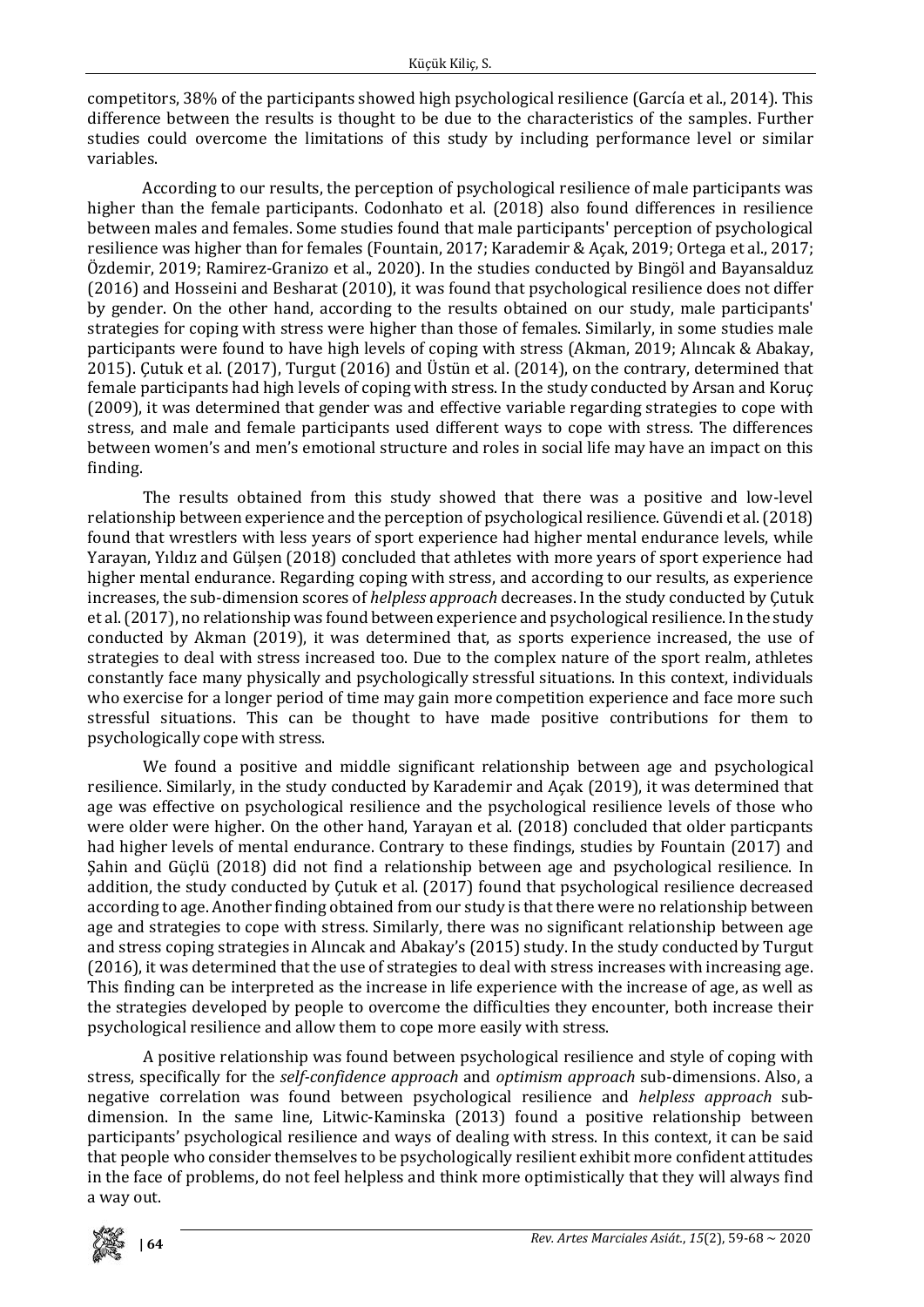## **5. Conclusion**

This study characterized the resilience and the coping with stress style in a sample of Turkish karateka, studied them according to participants' gender, age and experience, and analized their relationship. Our results add more evidence in this field which, at the moment, shows contrasting results. The fact that the sample group included in our study was relatively small can be considered its main limitation. In this context, it may contribute to the literature to include different and larger sample groups, athletes competing in different categories, and different sports modalities. In addition, designing the study in a mixed-methods approach, including qualitative research, could contribute to the interpretation of the results in more depth. In this way, it may be possible to have an idea about how people make sense of the concept of resilience, how they follow a way to improve themselves and how they reflect this to sport competition. Planning such studies could contribute to improve the athletes' psychological and physical performance.

# **References**

- Akman, D. (2019). The relationship of mental toughness with imagery, self-talk, and coping strategies in adult athletes. Unpublished master thesis. Marmara University, İstanbul, Turkey.
- Alıncak, F. & Abakay, U. (2015). A comparison of stress management levels of individuals playing team sports and doing individual sports. *The Journal of Academic Social Science*, *3*(16), 333- 345. doi[: 10.16992/ASOS.781](http://dx.doi.org/10.16992/ASOS.781)
- Arsan, N. & Koruç, Z. (2009). Determining athletes' strategies of coping with stress. *Turkish Journal of Sport Medicine*, *44*, 131-138.
- Arslan, Ş. (2016). Comparison of the styles of coping with stress among individual and team athletes. *Journal of Human Sciences*, *13*(3), 4221-4228. doi[: 10.14687/jhs.v13i3.4033](http://dx.doi.org/10.14687/jhs.v13i3.4033)
- Aydın, İ., Öncü, E., Akbulut, V. & Küçük Kılıç, S. (2019). Psychological resilience and leisure boredom perception in pre-service teacher. *Atatürk University Journal of Physical Education and Sport Science, 21*(1), 39-53.
- Belem, I. C., Caruzzo, N. M., Nascimento Júnior, J. R. A., Vieira, J. L. L & Vieira, L, F. (2015). Impact of coping strategies on resilience of elite beach volleyball athletes. *Revista Brasileira de Cineantropometria & Desempenho Humano, 16*(4), 447-55. doi: [10.5007/1980-](http://dx.doi.org/10.5007/1980-0037.2014v16n4p447) [0037.2014v16n4p447](http://dx.doi.org/10.5007/1980-0037.2014v16n4p447)
- Bingöl, E. & Bayansalduz, M. (2016). Evaluating the level of exercise dependence and psychological resilience of athletes from different branches. *Anthropologist, 24*(3), 827-835. doi: [10.1080/09720073.2016.11892079](https://doi.org/10.1080/09720073.2016.11892079)
- Boghrabadi, S. G., Arabameri, E. & Sheikh, M. (2015). A comparative study on resiliency and stress coping strategies among individual and team elite athletes and non-athletes. *International Journal of Review in Life Sciences, 5*(3), 566-572.
- Bonanno, G. A. (2004). Loss, trauma, and human resilience: Have we underestimated the human capacity to thrive after extremely aversive events? *American Psychologist*, *59*, 20–28. doi: [10.1037/0003-066X.59.1.20](https://doi.apa.org/doi/10.1037/0003-066X.59.1.20)
- Bonanno, G. A., Brewin, C. R., Kaniasty, K. & La Greca, A. M. (2010). Weighing the costs of disaster: Consequences, risks, and resilience in individuals, families, and communities. *Psychological Science in the Public Interest, 11, 1-49. doi: [10.1177%2F1529100610387086](https://doi.org/10.1177%2F1529100610387086)*
- Büyüköztürk, S. (2012). *Sosyal bilimler için veri analizi el kitabı*. [Manual of data analysis for social sciences]. Ankara: Pegem Akademi. (in Turkish).
- Campen, C. & Roberts, D. C. (2001). Coping strategies of runners: perceived effectiveness and match to pre-competitive anxiety. *Journal of Sport Behavior,* 24, 144-161.
- Çetin, E. (2019). Teachers psychological resistance and relationship between stress and coping styles. Unpublished master thesis, Marmara University, İstanbul, Turkey.
- Codonhato, R., Vissoci, J. R. N., Junior, J. R. A. D. N., Mizoguchi, M. V. & Fiorese, L. (2018). Impact of resilience on stress and recovery in athletes. *Revista Brasileira de Medicina do Esporte, 24*(5), 352-356. doi[: 10.1590/1517-869220182405170328](https://doi.org/10.1590/1517-869220182405170328)
- Çutuk, S., Beyleroğlu, M., Hazar, M., Akkuş Çutuk, Z. & Bezci, Z. (2017). The investigation of the relationship between psychological resilience levels and anxiety levels of Judo athletes. *Niğde University Journal of Physical Education and Sport Sciences, 11*(1), 109-117.

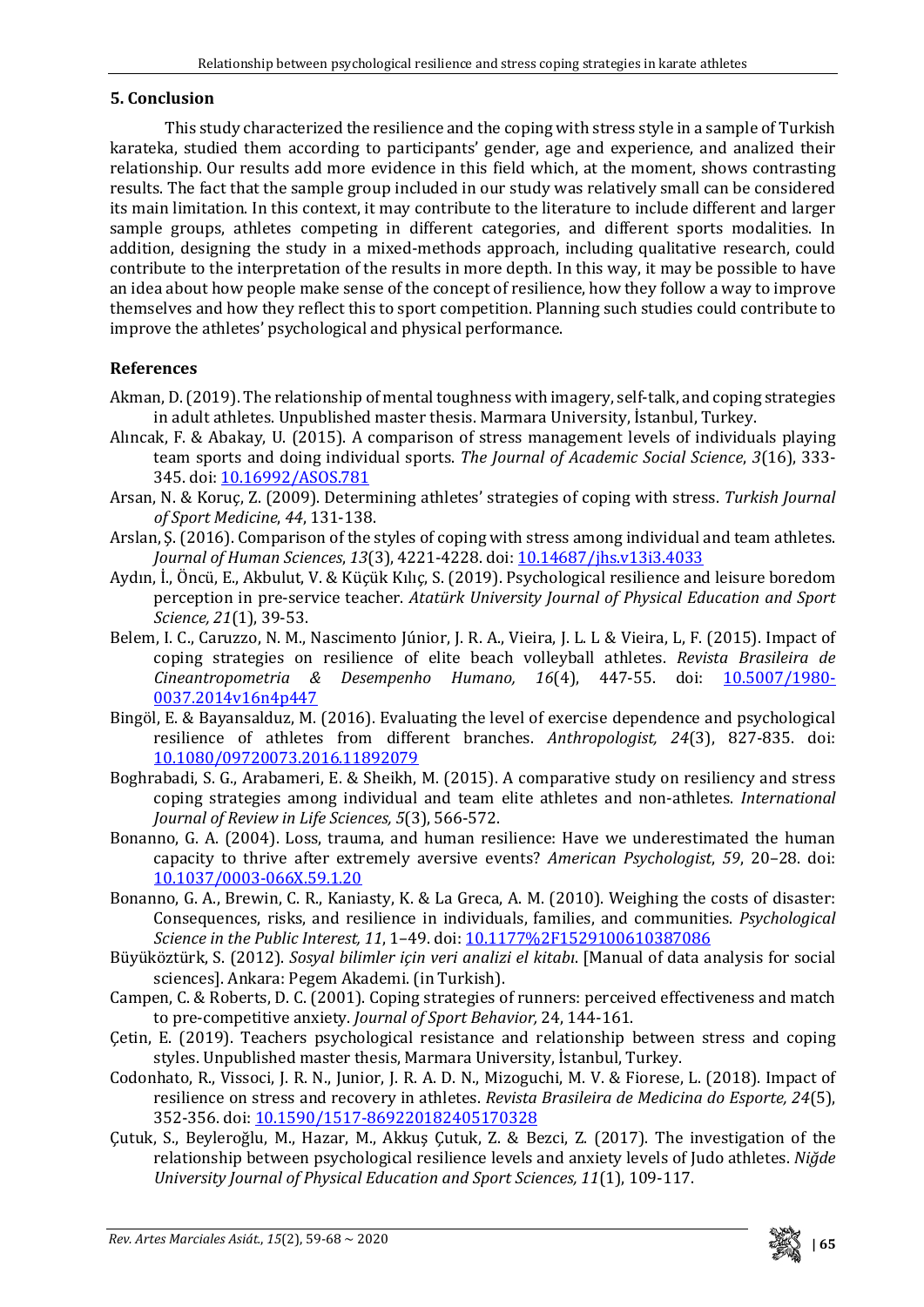- Doğan, T.(2015). Adaptation of the brief resilience scale into Turkish: A validity and reliability study. *The Journal of Happiness & Well-Being, 3*(1), 93-102.
- Dugdale, J. R., Eklund, R. C. & Gordon, S. (2002). Expected and unexpected stressors in major international competition: Appraisal, coping, and performance. *The Sport Psychologist, 16*(1), 20-33. doi: [10.1123/tsp.16.1.20](https://doi.org/10.1123/tsp.16.1.20)
- Erim, V. & Küçük, H. (2015). A comparison of psychological resilience of female national boxes in different categories. *Kastamonu Education Journal, 25*(1), 147-154.
- Fletcher, D. & Sarkar, M. (2012). A grounded theory of psychological resilience in Olympic champions. *Psychology of Sport and Exercise, 13*, 669–678. doi[: 10.1016/j.psychsport.2012.04.007](https://doi.org/10.1016/j.psychsport.2012.04.007)
- Fletcher, D. & Sarkar, M. (2013). Psychological resilience: A review and critique of definitions, concepts and theory. *European Psychologist, 18*, 12–23. doi[: 10.1027/1016-9040/a000124](https://psycnet.apa.org/doi/10.1027/1016-9040/a000124)
- Folkman, S. & Lazarus, R. S. (1980). An analysis of coping in a middle-aged community sample. *Journal of Health and Social Behavior*, 21(3) 219-239. doi: [10.2307/2136617](https://doi.org/10.2307/2136617)
- Fountain, H. E. (2017). An investigation into the nature of psychogical resilience in junior athletes. Unpublished doctoral dissertation. Edinburgh Napier University, Scothland.
- Galli, N. & Gonzalez, S. P. (2015). Psychological resilience in sport: A review of the literature and implications for research and practice. *International Journal of Sport and Exercise Psychology, 13*(3), 243-257. doi: [10.1080/1612197X.2014.946947](https://doi.org/10.1080/1612197X.2014.946947)
- Galli, N. & Vealey, R. S. (2008). "Bouncing back" from adversity: Athletes' experiences of resilience. *The Sport Psychologist, 22*, 316–335. doi: https://psycnet.apa.org/doi/10.1123/tsp.22.3.316
- García, C. R., Vallarino, V. T. & Montero, F. J. O. (2014). Resilience, optimism and burnout in competitive judokas in Uruguay. *Revista iberoamericana de psicología del ejercicio y el deporte,*  9(2), 19-31.
- Garmezy, N. (1991). Resiliency and vulnerability to adverse developmental outcomes associated with<br>poverty. American Behavioral Scientist. 34(4). 416-430. doi: poverty. *American Behavioral Scientist, 34*(4), 416-430. doi: [10.1177%2F0002764291034004003](https://doi.org/10.1177%2F0002764291034004003)
- Greco, G., Cataldi, S. & Fischetti, F. (2019). Karate as anti-bullying strategy by improvement resilience and self-efficacy in school-age youth. *Journal of Physical Education and Sport, 19,* 1863-1870*.*  doi[: 10.7752/jpes.2019.s5276](http://dx.doi.org/10.7752/jpes.2019.s5276)
- Greco, G., Fischetti, F., Cataldi, S. & Latino, F. (2019). Effects of Shotokan Karate on resilience to bullying in adolescents. *Journal of Human Sport and Exercise, 14*(4proc), 890-899. doi: [10.14198/jhse.2019.14.Proc4.52](http://dx.doi.org/10.14198/jhse.2019.14.Proc4.52)
- Güvendi, B., Türksoy, A., Güçlü, M. & Konter, E. (2018). Examination of the level courage and mental toughness of professional wrestlers. *International Journal of Sports Exercise & Training Sciences, 4*(2), 70-78. doi[: 10.18826/useeabd.424017](https://doi.org/10.18826/useeabd.424017)
- Hammermeister, J. & Burton, D. (2004). Gender differences in coping with endurance sport stress: Are men from Mars and women from Venus? *Journal of Sport Behavior*, *27,* 148-164.
- Hassmen, P., Koivula, N. & Uutela, A. (2000). Physical exercise and psychological well-being: A population study in Finland. *Preventive Medicine 30*(1), 17-25. doi[: 10.1006/pmed.1999.0597](https://doi.org/10.1006/pmed.1999.0597)
- Hosseini, S. A. & Besharat, M. A. (2010). Relation of resilience with sport achievement and mental health in a sample of athletes. *Procedia Social and Behavioral Sciences, 5*, 633-638. doi: [10.1016/j.sbspro.2010.07.156](https://doi.org/10.1016/j.sbspro.2010.07.156)
- Jacelon, C. S. (1997). The trait and process of resilience. *Leading Global Nursing Research, 25*(1), 123- 129. doi: [10.1046/j.1365-2648.1997.1997025123.x](https://doi.org/10.1046/j.1365-2648.1997.1997025123.x)
- Jin, L. & Wang, C. D. (2018). International students' attachment and psychological well-being: The mediation role of mental toughness. *Counselling Psychology Quarterly, 31*(1), 59-78. doi: [10.1080/09515070.2016.1211510](https://doi.org/10.1080/09515070.2016.1211510)
- Johnson, J. (2015). Participation in sports and the development of resilience in adolescents. Unpublished educational specialist thesis. Brigham Young University, Provo, Utah, United States.
- Karademir, T. & Açak, M. (2019). Investigating the psychogical endurance levels of university athletes. *Kahramanmaraş Sütçü İmam University Journal of Social Sciences, 16*(2), 803-816. doi: [10.33437/ksusbd.566577](https://doi.org/10.33437/ksusbd.566577)
- Karaırmak, Ö. (2006). Psychological resilience, risk factors and protective factors. *Turkish Psychological Counseiling and Guidance Journal, 3*(26), 129-142.

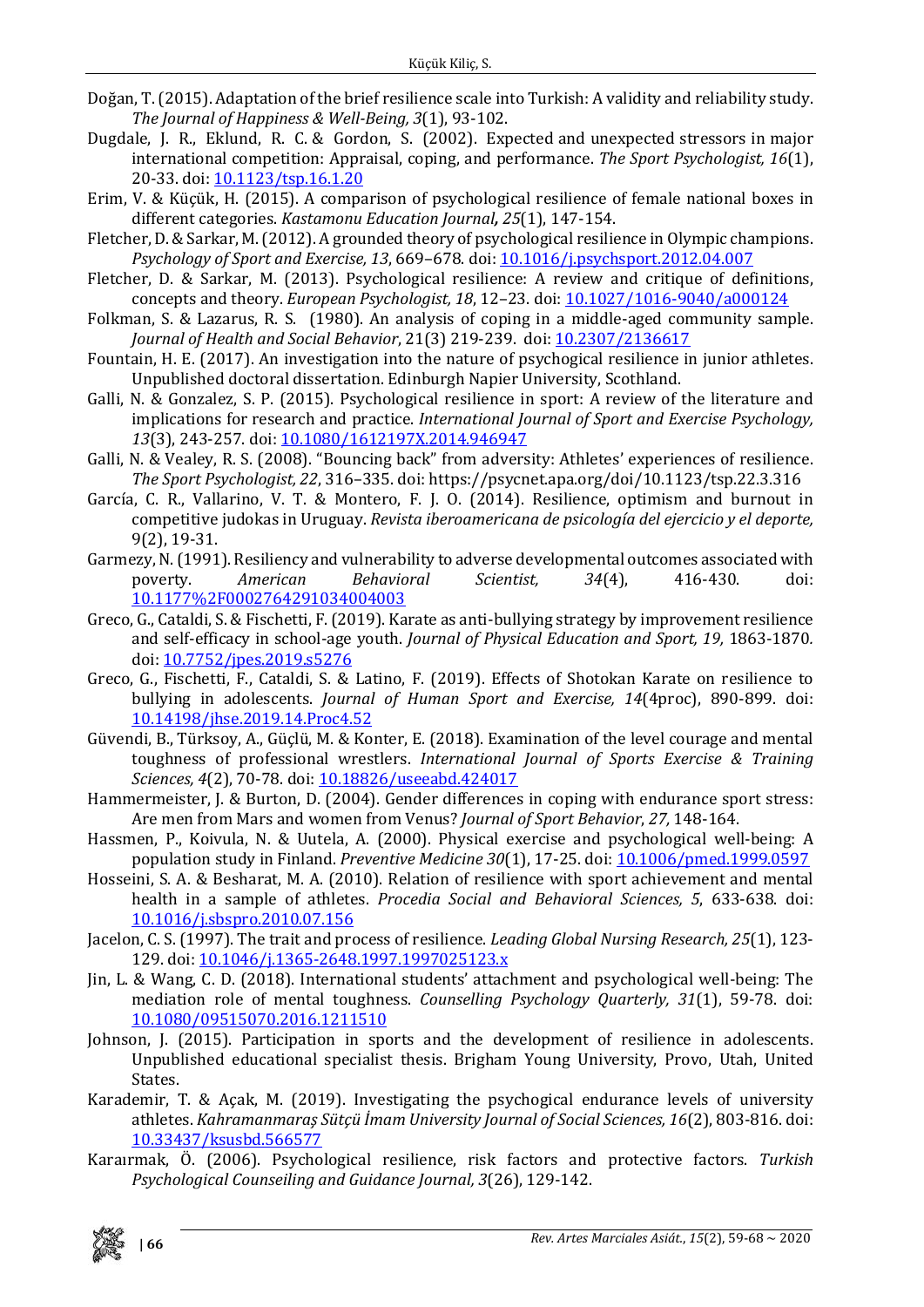- Koçak, M., Atlı Özbaş, A. & Gürhan, N. (2017). Identification of psychological resilience and selfefficacy levels of physical education-sport students. *Journal of Physical Education and Sport Science, 11*(2), 129-135.
- Lazarus, R. S. & Folkman, S. (1984). *Stress, appraisal, and coping*. New York: Springer.
- Litwic-Kaminska, K. (2013). Resiliency ans stress experience among judo and taekwondo ethletes. *Journal of Combat Sports and Martial Arts, 2*(2), 4, 167-172. doi[: 10.5604/20815735.1090669](http://dx.doi.org/10.5604/20815735.1090669)
- Luthans, F. (2002). The need and meaning of positive organizational behavior. *Journal of Organizational Behavior, 23*, 695-706. doi[: 10.1002/job.165](https://doi.org/10.1002/job.165)
- Martin-Krumm, C. P., Sarrazin, P. G., Petersonc, C. & Famose, J. (2003). Explanatory style and resilience after sports failure. *Personality and Individual Differences*, *35*(7), 1685-95. doi: [10.1016/S0191-8869\(02\)00390-2](http://dx.doi.org/10.1016/S0191-8869(02)00390-2)
- Montero, I. & León, O. G. (2007). A guide for naming research studies in psychology. *International Journal of Clinical and Health Psychology, 7*(3), 847-862.
- Moran, P. B. & Eckenrode, J. (1992). Protec-tive personality characteristics among adolescent victims of maltreatment. *Child Abuse and Neglect, 16*, 743–754. doi: [10.1016/0145-2134\(92\)90111-4](https://doi.org/10.1016/0145-2134(92)90111-4)
- Mummery, W. K., Schofield, G. & Perry, C. (2004). Bouncing back: The Role of coping style, social support and self-concept in resilience of sport performance. *Athletic Insight, 6*(3), 1-18.
- Ortega, F. Z., Santos, E. O. Z., Moral, P. V., Fernández, S. R., Sánchez, M. C. & Molina, J. J. M. (2017). Analysis of resilience, self-concept and motivation in Judo as gender. *Revista de Psicología del Deporte, 26*, 71-82.
- Özdamar, K. (2002). *Paket programlarla istatistiksel veri analizi-1*. [Statistical data analysis with package programs]. Eskişehir: Kaan Kitabevi. (in Turkish).
- Özdemir, N. (2019). The investigation of elite athletes' psychological resilience. *Journal of Education and Training Studies, 7*(10), 47-57. doi[: 10.11114/jets.v7i10.4323](https://doi.org/10.11114/jets.v7i10.4323)
- Özdevecioğlu, M. & Yalçın, Y. (2010). The effect of sports satisfaction on stress and aggression levels in sportsman. *Niğde University Journal of Physical Education and Sport Sciences, 4*(1), 63-76.
- Radochonski, M., Cynarski, W. J., Perenc, L. & Siorek-Maslanka, L. (2011). Competitive anxiety and coping strategies in young martial arts and track and field athletes. *Journal of Human Kinetics, 27*, 180-189. doi[: 10.2478/v10078-011-0014-0](https://doi.org/10.2478/v10078-011-0014-0)
- Ramirez-Granizo, I. A., Sánchez-Zafra, M., Zurita-Ortega, F., Puertas-Molero, P., González-Valero, G. & Ubago-Jiménez, J. L. (2020). Multidimensional self-concept depending on levels of resilience and the motivational climate directed towards sport in schoolchildren. *International Journal of Environmental Research and Public Health, 17*, 534-545. doi[: 10.3390/ijerph17020534](https://doi.org/10.3390/ijerph17020534)
- Rew, L., Taylor-Seehafer, M., Thomas, N. Y. & Yockey, R. D. (2001). Correlates of resilience in homeless adolescents. *Journal of Nursing Scholarship, 33*(1), 33-40. doi: [10.1111/j.1547-](https://doi.org/10.1111/j.1547-5069.2001.00033.x) [5069.2001.00033.x](https://doi.org/10.1111/j.1547-5069.2001.00033.x)
- Ruiz, R., de la Vega, R., Poveda, J. Rosado, A. & Serpa S. (2012). Psychometric analysis of the resilience scale in the sport of football. *Revista de Psicología del Deporte, 21*(1), 143-151.
- Ruiz-Barquín, R., del Campo Vecino, J. & de la Vega Marcos, R. (2015). Resilience in athletic coaches high performance. *Revista iberoamericana de psicología del ejercicio y el deporte, 10*(1), 69-76.
- Ruiz-Barquín, R., García Remis, M. P. & Gutiérrez-García, C. (2018, October). Psychological profile of competitive combat sports athletes: Comparison between mixed martial arts and other combat sports. In W. J. Cynarski & G. Szajna (Eds.), 4th World Scientific Congress of Combat Sports and Martial Arts and 7th IMACSSS International Conference 2018, Rzeszów, Poland: Proceedings, (pp. 77-79).
- Ruiz-Barquín, R., Plura Maldonado, A. & Gutiérrez-García, C. (2019). Psychological characteristics of developing excellence in mixed martial arts athletes. *Revista de Artes Marciales Asiática*s, *14*(2s), 37-39. doi: [10.18002/rama.v14i2s.6005](http://dx.doi.org/10.18002/rama.v14i2s.6005)
- Ruiz-Barquín, R., Robles, J. J., García, S. & Gutiérrez-García, C. (2018, October). Judo competitors' resilience levels at the 2017 Inter-Army Spanish Championship. In W. J. Cynarski & G. Szajna (Eds.), 4th World Scientific Congress of Combat Sports and Martial Arts and 7th IMACSSS International Conference 2018, Rzeszów, Poland: Proceedings, (pp. 75-77).
- Şahin, N. H. & Durak, A. (1995). Stress coping scale: Adaptation for university students. *Turkish Journal of Pyschology, 10*(34), 56-73.